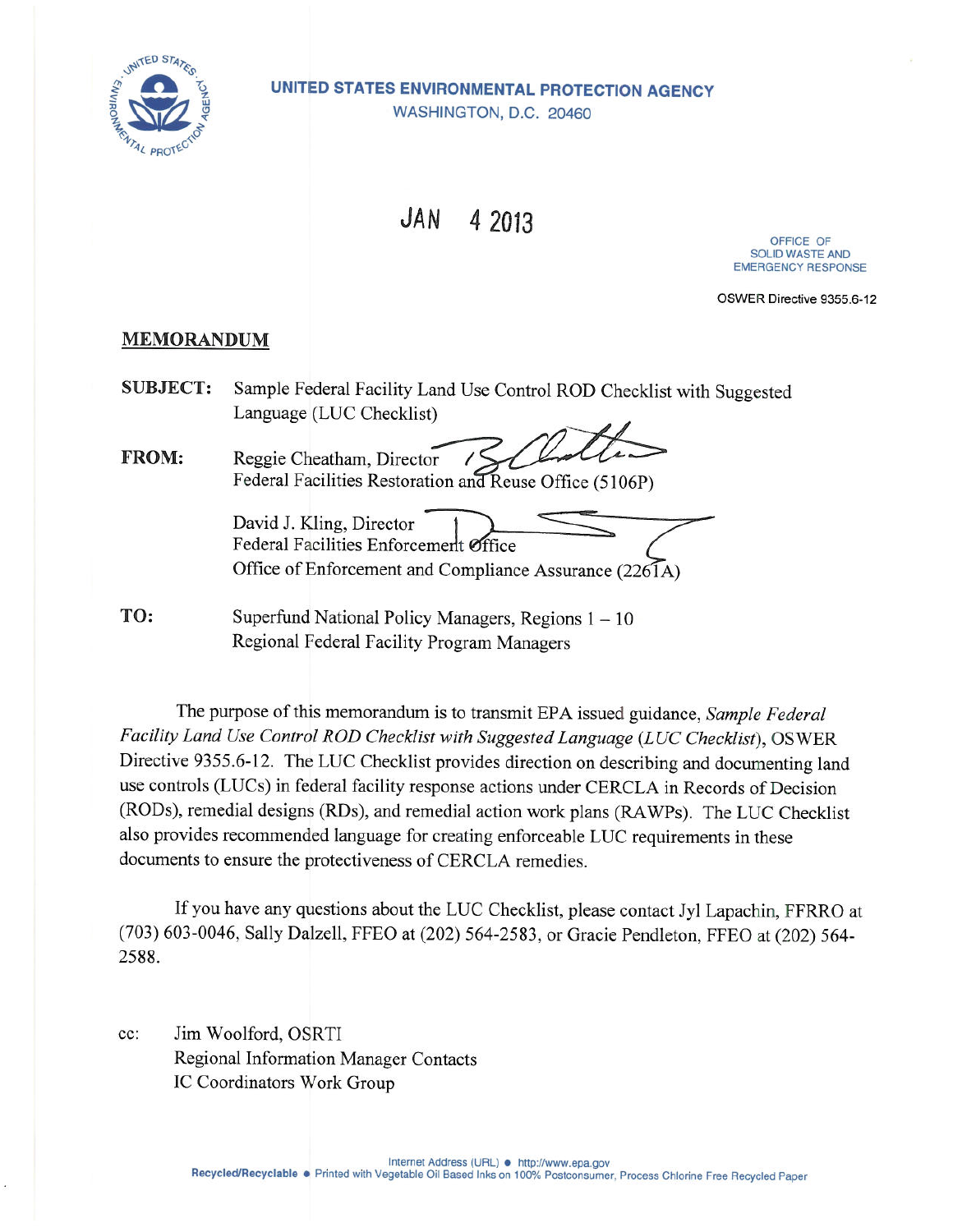## **SAMPLE FEDERAL FACILITY LAND USE CONTROL ROD CHECKLIST WITH SUGGESTED LANGUAGE[1](#page-1-0)**

**Directions: This checklist applies to all federal facility RODs. At Air Force facilities, numbers 1-8 and 10-19 should be included in the ROD as applicable (generally, numbers 18 and 19 apply at closing facilities, but they may have application elsewhere). For all other federal facility RODs (DOE, Navy, Army and others), the LUC implementation details are generally placed in a post-ROD enforceable document. Therefore, numbers 1- 9 below would usually appear in the ROD, while numbers 10-19 would be placed in a post-ROD enforceable document such as the LUC Remedial Design or Remedial Action Workplan. In some Regions, the term LUC Implementation Plan is used rather than LUC Remedial Design or Remedial Action Workplan. The specific post-ROD document where the LUC implementation details are designated may vary by site (for instance, it may be called a LUC Implementation Plan or LUCIP), as long as the specific document is identified in the ROD and is enforceable.**

**Air Force RODs should address numbers 1-8 and 10-19, below. All other federal facility RODs should address numbers 1-9, below and numbers 10-19 in the RD/RAWP.**

## **Where appropriate, Regions should consider including concepts and provisions in RODs, etc., similar to the samples provided below in order to ensure protective remedies:**

\_\_\_\_\_1. Map/Figure showing boundaries of the land use controls

\_\_\_\_\_2. Document risk exposure assumptions and reasonably anticipated land uses, as well as any known prohibited uses that might not be obvious based on the reasonably anticipated land uses. (For example, where "unrestricted industrial" use is anticipated, list prohibited uses such as on-site company day-care centers, recreation areas, etc.)

\_\_\_\_\_3. Describe the risks necessitating the LUCs.

\_\_\_\_\_4. State the LUC performance objectives. We have had comments on these because several of the objectives have not been clear. The following are some examples of what we have been looking for:

- 1. Prevent access or use of the groundwater until cleanup levels are met.
- 2. Maintain the integrity of any current or future remedial or monitoring system such as monitoring wells, impermeable reactive barriers.
- 3. Maintain the 12-inch vegetative soil layer to limit ecological contact.

<span id="page-1-0"></span><sup>&</sup>lt;u>1</u> <sup>1</sup>While the checklist applies to land use controls, ROD reviews indicated a slight problem with the Declaration language which often states who selected the remedy. Where that language is included, please ensure that the federal agency and EPA select the remedy.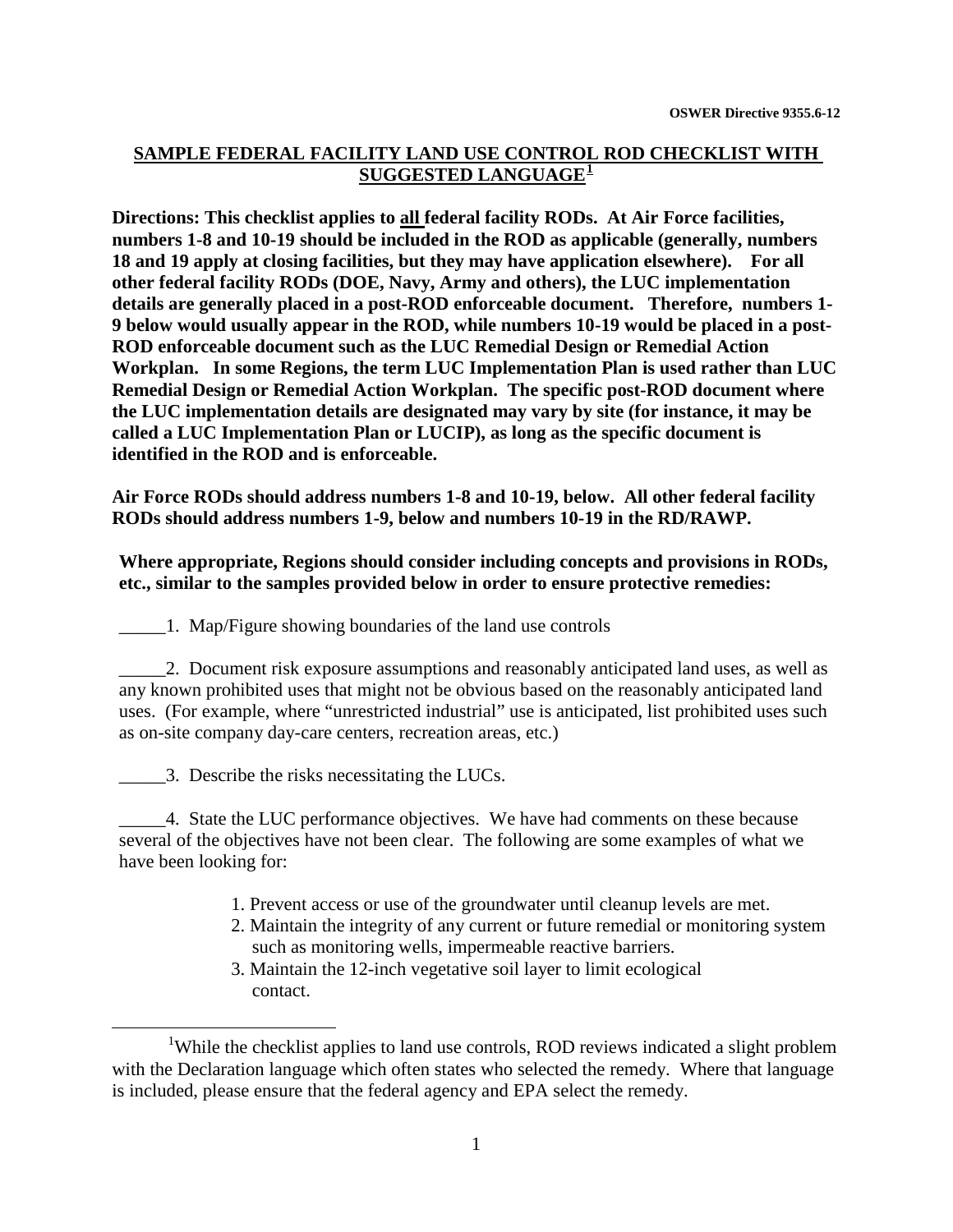4. Prohibit the development and use of property for residential housing, elementary and secondary schools, childcare facilities and playgrounds.

\_\_\_\_\_5. Generally describe the LUC, the logic for its selection and any related deed restrictions/notifications. (See also #16, below)

\_\_\_\_\_6. Duration language: "Land Use Controls will be maintained until the concentration of hazardous substances in the soil and groundwater are at such levels to allow for unrestricted use and exposure."

\_\_\_\_\_7. Include language that the [federal agency] is responsible for implementing, maintaining, reporting on, and enforcing the land use controls. This may be modified to include another party should the site-specific circumstances warrant it.

8. Where someone else will or the federal agency plans that someone else will ultimately be implementing, maintaining, reporting on, and enforcing land use controls, the following language should be included:

"Although the [federal agency] may later transfer [has transferred] these procedural responsibilities to another party by contract, property transfer agreement, or through other means, the [federal agency] shall retain ultimate responsibility for remedy integrity."

\_\_\_\_\_9. [**ONLY INCLUDE IN NON-AF RODS**] Refer to the remedial design (RD) or remedial action work plan (RAWP) for the implementation actions. Because this is a new idea (i.e., including the LUC implementation actions in either or both of these two primary documents), to ensure that the requirement is clear and enforceable, we developed the following language where it makes sense:

"A LUC Remedial Design will be prepared as the land use component of the Remedial Design. Within 90 days of ROD signature, the [federal agency] shall prepare and submit to EPA for review and approval a LUC remedial design that shall contain implementation and maintenance actions, including periodic inspections." Another option is to refer to the enforceable schedule in the IAG for the RD or RAWP."

\_\_\_\_\_10. Commitment by federal agency to address any situation that may interfere with the effectiveness of LUC:

"Any activity that is inconsistent with the IC objectives or use restrictions, or any other action that may interfere with the effectiveness of the ICs will be addressed by the [federal agency] as soon as practicable, but in no case will the process be initiated later than\_\_\_ days [10 days suggested] after the [federal agency] becomes aware of the breach."

\_\_\_\_\_11. Commitment by federal agency to notify EPA of and address any situation that may interfere with the effectiveness of LUC:

"The [federal agency] will notify EPA and [the state] as soon a practicable but no longer than ten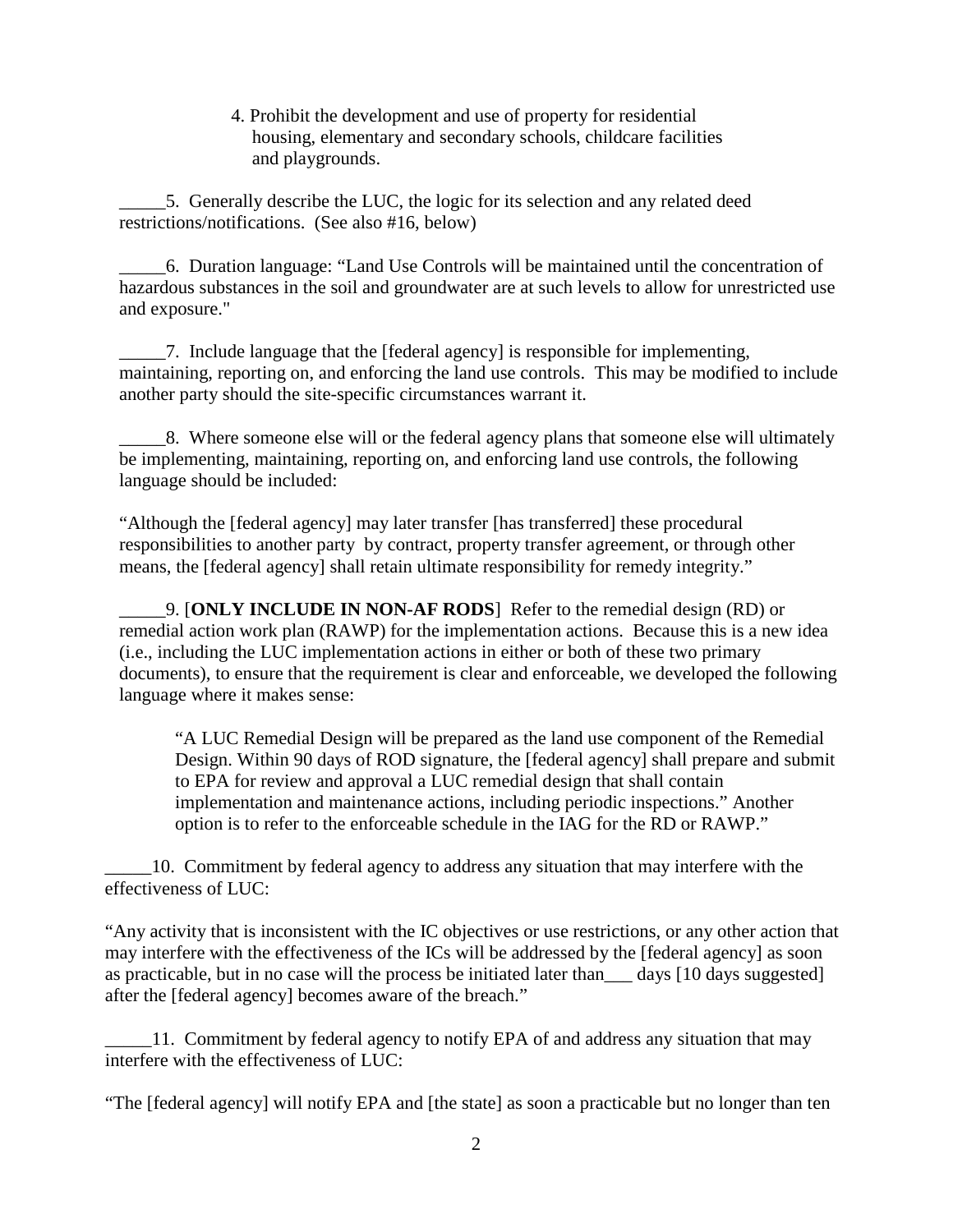days after discovery of any activity that is inconsistent with the IC objectives or use restrictions, or any other action that may interfere with the effectiveness of the ICs The [federal agency] will notify EPA and [the state] regarding how the [federal agency] has addressed or will address the breach within 10 days of sending EPA and [the state] notification of the breach."

\_\_\_\_\_12. Notification to EPA and the state regarding land use changes:

[For closing base]: [We are seeing in federal agency RODs language requiring the property transferee to notify EPA and the state prior to notifying the federal agency about possible land use changes. We have switched that around so that the federal agency reviews the proposal first. This should save EPA some resources.]

"Prior to seeking approval from the EPA and [the state] the recipient of the property must notify and obtain approval from the [federal agency] of any proposals for a land use change at a site inconsistent with the use restrictions and assumptions described in this ROD."

[For active base]:

"The [federal agency] shall notify EPA and state \_\_\_\_ days [45 days suggested] in advance of any proposed land use changes that are inconsistent with land use control objectives or the selected remedy."

\_\_\_\_\_13. Notification regarding transfers and federal-to-federal transfers:

"The [federal agency] will provide notice to EPA and [the state] at least six (6) months prior to any transfer or sale of [OUs at issue] so that EPA and [the state] can be involved in discussions to ensure that appropriate provisions are included in the transfer terms or conveyance documents to maintain effective ICs. If it is not possible for the facility to notify EPA and [the state] at least six months prior to any transfer or sale, then the facility will notify EPA and [the state] as soon as possible but no later than 60 days prior to the transfer or sale of any property subject to ICs. In addition to the land transfer notice and discussion provisions above, the [federal agency] further agrees to provide EPA and [the state] with similar notice, within the same time frames, as to federal-to-federal transfer of property. The [federal agency] shall provide a copy of executed deed or transfer assembly to EPA and [the state]."

14. Concurrence language: "The [federal agency] shall not modify or terminate Land Use Controls, implementation actions, or modify land use without approval by EPA and the [state]. The [federal agency] shall seek prior concurrence before any anticipated action that may disrupt the effectiveness of the LUCs or any action that may alter or negate the need for LUCs."

15. Monitoring and reporting language. Note that Regions may alter the monitoring frequency based on site-specific needs.

"Monitoring of the environmental use restrictions and controls will be conducted annually by the [federal agency]. The monitoring results will be included in a separate report or as a section of another environmental report, if appropriate, and provided to the USEPA and the [the state]. The annual monitoring reports will be used in preparation of the Five Year Review to evaluate the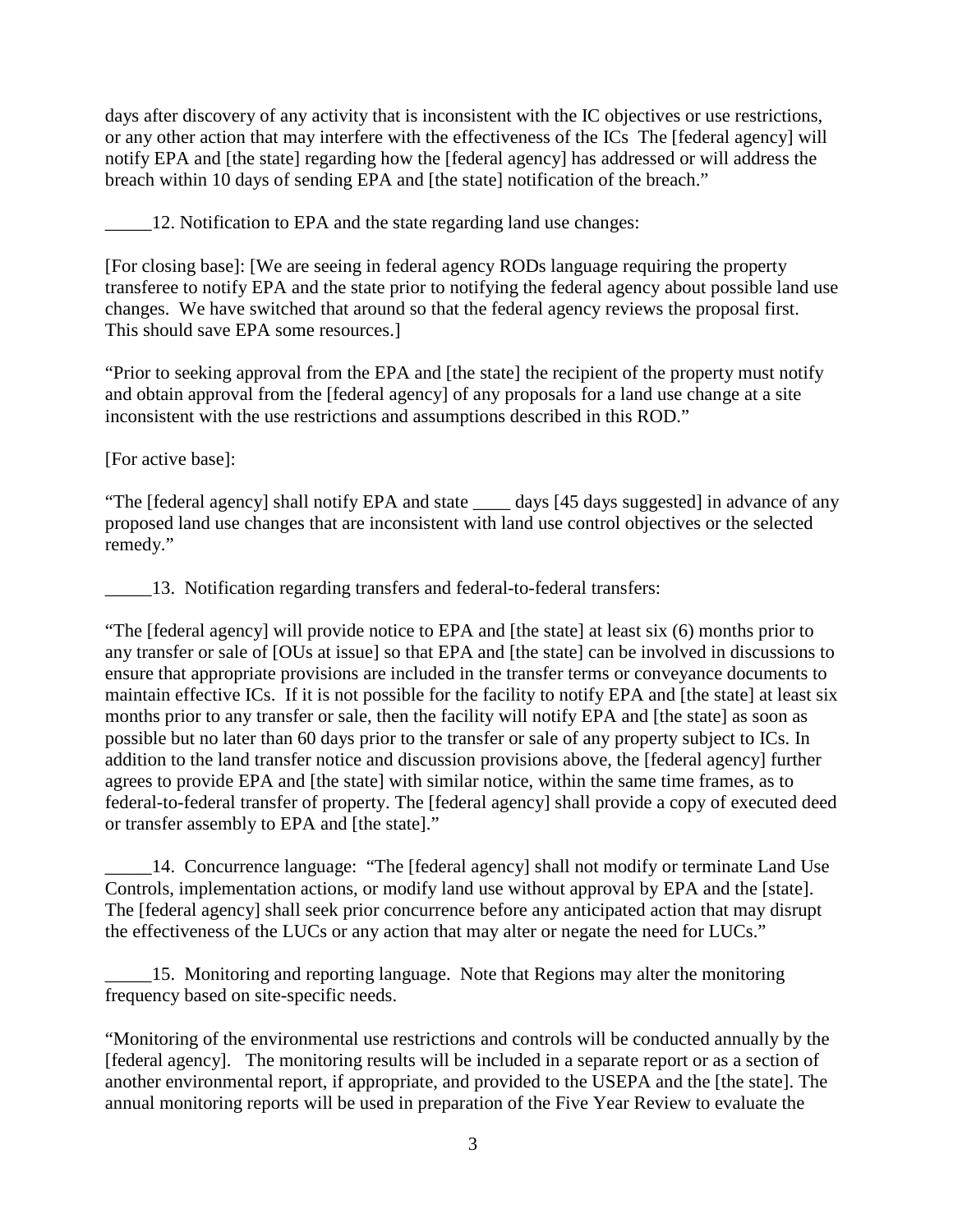effectiveness of the remedy.

The annual monitoring report, submitted to the regulatory agencies by the [federal agency], will evaluate the status of the ICs and how any IC deficiencies or inconsistent uses have been addressed. The annual evaluation will address whether the use restrictions and controls referenced above were communicated in the deed(s), whether the owners and state and local agencies were notified of the use restrictions and controls affecting the property, and whether use of the property has conformed to such restrictions and controls."

\_\_\_\_\_16. A comprehensive list of LUCs.The LUC should not be confused with the LUC objectives. The term LUC refers to the actual LUC instrument which is used to accomplish the objectives. The LUCs are likely to be a legal mechanism or administrative measure used to impose use restrictions (e.g. permits, orders, restrictive covenants, zoning), but they may also include measures such as fences and guards. If the description of the LUCs in #5 above is comprehensive, it could substitute for #16's listing of LUCs.

\_\_\_\_\_17. For active facilities, a description of the internal procedures for implementing the LUCs (e.g., orders, instructions, Base Master Plan) and a commitment by the [federal agency] to notify EPA in advance of any changes to the internal procedures that would affect the LUCs.

*Generally, #s 18 and 19 apply at a BRAC installation, but they may have application elsewhere.*

\_\_\_\_\_18. Other property transfer language:

a. "Deed Restrictions: "Each transfer of fee title from the United States will include a CERCLA 120(h)(3) covenant which will have a description of the residual contamination on the property and the environmental use restrictions, expressly prohibiting activities inconsistent with the performance measure goals and objectives.

The environmental restrictions are included in a section of the CERCLA 120(h)(3) covenant that the United States is required to include in the deed for any property that has had hazardous substances stored for one year or more, known to have been released or disposed of on the property. Each deed will also contain a reservation of access to the property for the [federal agency], USEPA, and [the State], and their respective officials, agents, employees, contractors, and subcontractors for purposes consistent with the [federal agency] Installation Restoration Program ("IRP") or the Federal Facility Agreement ("FFA"). The deed will contain appropriate provisions to ensure that the restrictions continue to run with the land and are enforceable by the [federal agency]."

b. "Lease Restrictions: " During the time between the adoption of this ROD and deeding of the property, equivalent restrictions are being implemented by lease terms, which are no less restrictive than the use restrictions and controls described above, in this ROD. These lease terms shall remain in place until the property is transferred by deed, at which time they will be superseded by the institutional controls described in this ROD."

c. "Notice: "Concurrent with the transfer of fee title from the [federal agency] to transferee, information regarding the environmental use restrictions and controls will be communicated in